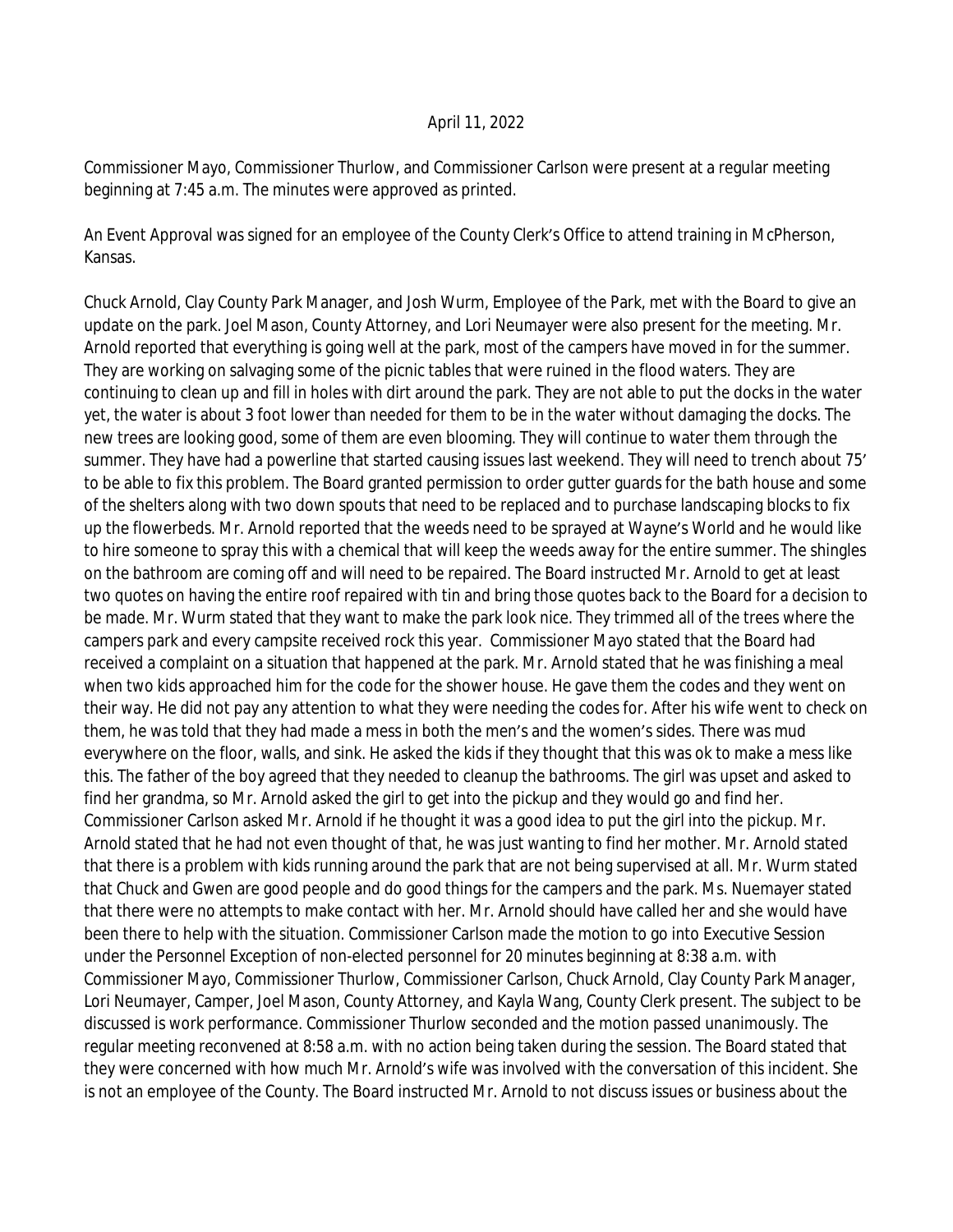park with others and the campers at the park. If he has something that needs to be discussed he should come to the Commissioners. Mr. Mason asked that there be no repercussions towards Ms. Nuemayer as a camper.

Bobby Shomper, Highway Administrator, met with the Board to give the weekly report. Last week the Department hauled rock, bladed roads, moved equipment from the Fair Grounds back to the Shop, cleaned around the bridge project at 26<sup>th</sup> Rd. and Prairie Rd. and opened the road and bridge, trimmed trees, remove pipe on 24<sup>th</sup> Rd. between Navajo Rd. and Osage Rd. for the concrete crew to arrive this week, did patching on the asphalt roads, hauled rip rap on Limestone Rd. between 20<sup>th</sup> Rd. and 21<sup>st</sup> Rd. Brent Rundell, Mayor of Morganville, contacted Mr. Shomper concerning a couple of pipes that need to be cleaned out so that water will flow better. Mr. Shomper stated that he would be glad to clean the pipes out but the water has nowhere to flow. The City will need to clean out the ditch so that the water will have somewhere to go. Mr. Shomper reported that there were several signs knocked down between 1<sup>st</sup> Rd. and 3<sup>rd</sup> Rd. and Indian Rd. to Jayhawk Rd. They had to go out on the weekend to replace stop signs that were a safety issue, and will go out this week to replace the rest of the signs that were destroyed.

Rocky Cramer, EMS Director, met with the Board to give the weekly report. The Department is currently at 343 emergency runs so far this year. Last week they were able to place two local EMT's on the PRN list. The exhaust on Medic 8 has been repaired and the cost was less than the estimate. Mr. Cramer reported that he had heard from David Vance with Osage Ambulance and they have received the chassis for the new ambulance so they will be starting to build the new ambulance with an estimated delivery date in August. The Board signed an Event Approval for two employees of the EMS Department to attend a meeting in Salina, Kansas.

Pam Kemp, Emergency Manager, met with the Board to give the weekly report. Ms. Kemp provided a handout on the severe weather and the fire danger that is possible on Tuesday. Last weekend was bad for wildfires that burnt over 20,000 acres in Riley and Meade Counties. Ms. Kemp discussed the need of having a GIS person on staff here in Clay County. Several departments need to have maps available to them for different situations.

Dana Rickley, County Health Director, met with the Board to give the weekly report. Ms. Rickley reported that Clay County currently has one positive case of COVID in the County. The Clinic administered 34 COVID booster shots this past week and 5 tests that were all negative. Permission was granted to purchase 2 new desktop computers for the County Health Department.

Alan Benninga, Sheriff, met with the Board to give the weekly report. Sheriff Benninga presented a Proclamation for National Public Safety Telecommunications Week April 10-16, 2022. Commissioner Thurlow made the motion to proclaim April 10-16, 2022 as National Public Safely Telecommunications Week in Clay County, in honor of those whose diligence and professionalism keep our county and citizens safe. Commissioner Carlson seconded and the motion passed unanimously. The Board adjourned at 10:40 a.m. to go over to the Sheriff's Office for a picture to be taken with the signed Proclamation and the Dispatchers of Clay County. The Board would like to thank the Dispatchers for all that they do for Clay County. The Board toured the Law Enforcement Center to view the renovations that were done with moving the Riley County Corrections Officer to the main floor from the basement.

The Board reconvened in the Commissioners Room at 11:04 p.m.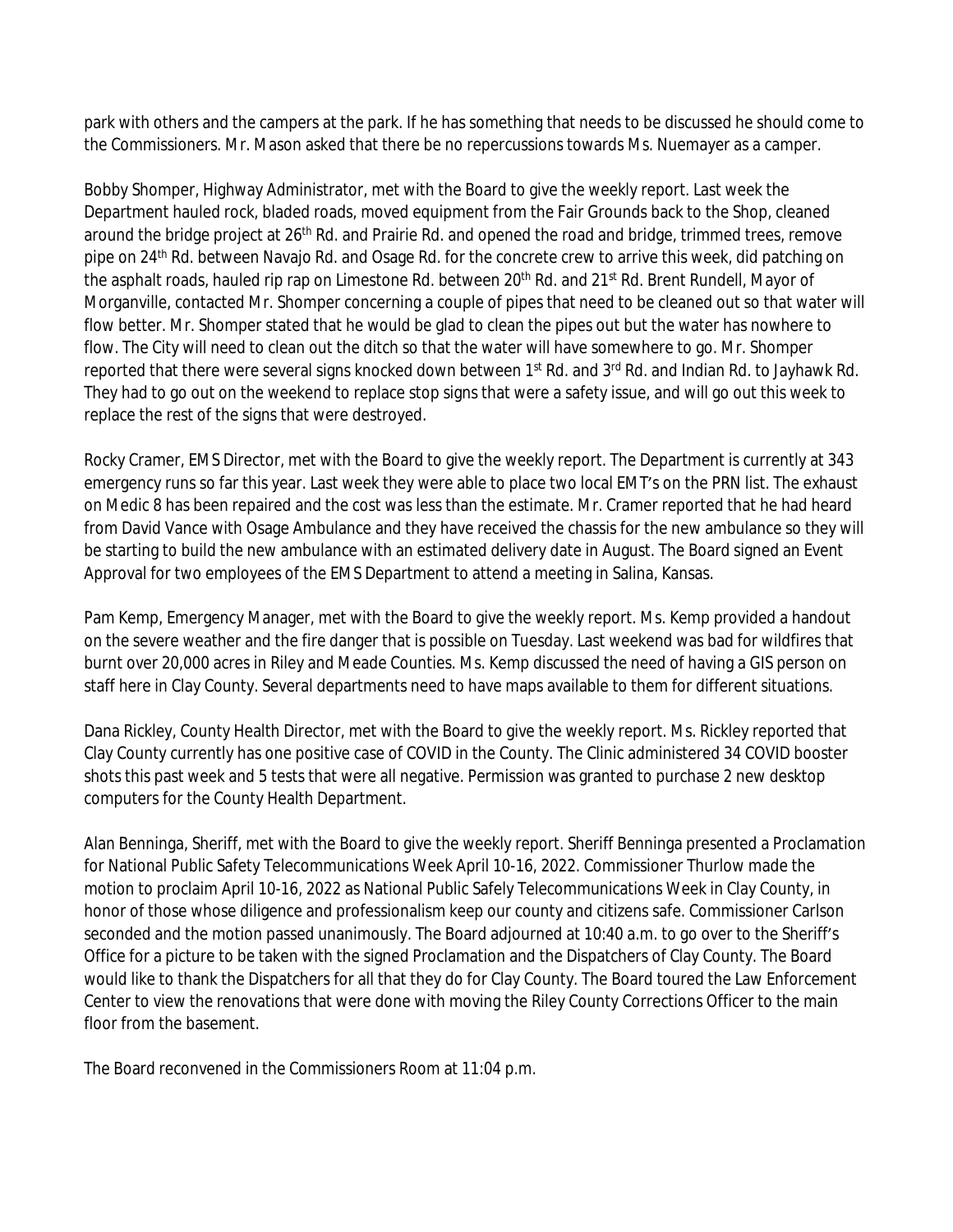Danny Mesalles, Appraiser, met with the Board to present two NRP applications for approval. Mr. Mesalles presented two residential NRP applications for the Boards approval. The Chairman signed both applications. Mr. Mesalles provided a list of the 2022 Building Permits that have been issued so far in 2022. Within those permits there are five new dwellings being built within the County.

Whitney Baer, Noxious Weed Director, met with the Board to give an update on the Department. Ms. Baer provided a quote on the repairs that need to be done to the 2009 Ford F150 pickup. The quote from Five Creeks was received in the amount of \$3,487.04 for the repairs of multiple issues. Commissioner Thurlow made the motion to have the repairs made to the pickup in the amount of \$3,487.04 and this will be paid for out of the Noxious Weed Fund. Commissioner Carlson seconded and the motion passed unanimously. Ms. Baer stated that Central Office Service & Supply had been in contact with her about the new copier that was ordered. They are having issues with getting equipment in right now. It will be sometime in May or June that they will be able to deliver the copier. They will continue to make repairs to the current copier to get them to when the new copier arrives. Ms. Baer reported that the 1988 Kenworth T600 Noxious Weed Spray Truck was backed into out at the Landfill by a third party. A quote from Perfection Auto Body in the amount of \$1,817.75 was received. No other quote was received for this repair. Commissioner Thurlow made the motion to have Perfection Auto Body repair the spray truck in the amount of \$1,817.75 and turn a claim into the third party's insurance for reimbursement. Commissioner Carlson seconded and the motion passed unanimously. Ms. Baer asked if they had made a decision on the request for new computers that was tabled last week. After much discussion, Commissioner Thurlow made the motion to purchase one 27" monitor with a webcam - \$349, two 24" monitors - \$229 each, three Lenovo Think Centre M80s Desktop Computers for the Noxious Weed and Clay County Landfill in the amount of \$1,095 each. Also order two additional Lenovo Think Centre M80s Desktop Computers for the County Health Department in the amount of \$1,095 each. For a total for Noxious Weed/Landfill in the amount of \$4,092 and for County Health in the amount of \$2,190. Commissioner Carlson seconded and the motion passed unanimously.

Kayla Wang, County Clerk, presented a quote from Central Office Service & Supply on copier paper at the cost of \$44.50 per case if we purchased before May 1<sup>st</sup>, 2022. If not purchased before May 1<sup>st</sup> the cost will go to \$47.50 per case. In January the County paid \$39.90 per case, so with the cost increasing and the shortage that is a concern. Commissioner Thurlow made the motion to purchase 150 cases at the cost of \$44.50 per case for a total cost of \$6,675 to be paid for out of County General Fund. Commissioner Carlson seconded and the motion passed unanimously.

The Board adjourned for lunch at 12:05 p.m.

Reconvened the meeting at 1:00 p.m.

The Board of Commissioner held the interviews for Construction Manager for the Multi-Purpose Building project located at the Clay County Fairgrounds. Joel Mason, County Attorney and Brandon Gibson, SPT Architecture, were also present.

Levi Snyder, BHS Construction Partner, Adam Crowl, BHS Estimator and Brett Ohlde, BHS Superintendent, met with the Board for the Construction Manager interview. Mr. Mason asked to go into Executive Session. Commissioner Thurlow made the motion to go into Executive Session under the Confidential Data for 30